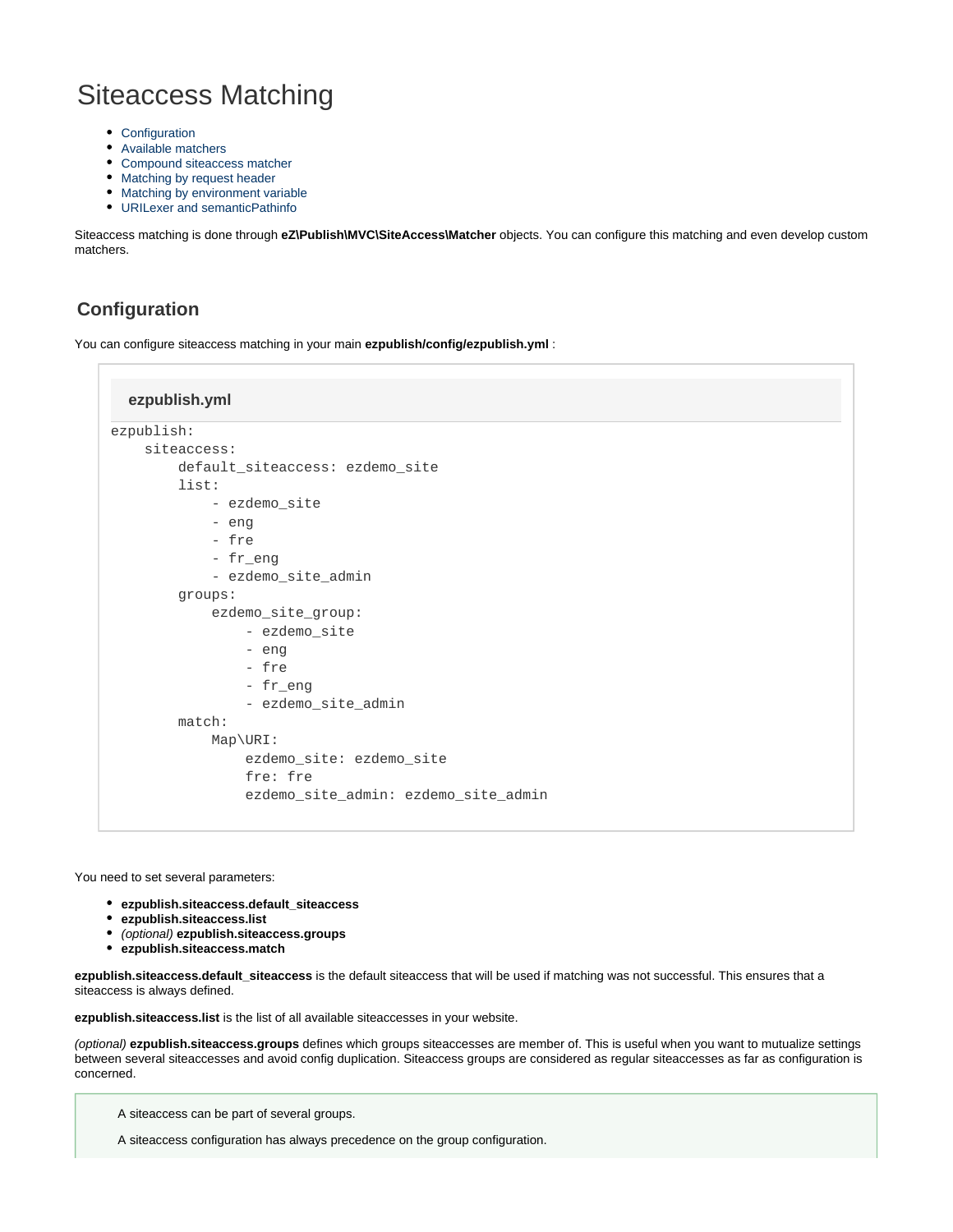**ezpublish.siteaccess.match** holds the matching configuration. It consists in a hash where the key is the name of the matcher class. If the matcher class doesn't start with a **\**, it will be considered relative to eZ\Publish\MVC\Sit eAccess\Matcher (e.g. Map\Host will refer to eZ\Publish\MVC\SiteAccess\Matcher\Map\Host)

Every **custom matcher** can be specified with a **fully qualified class name** (e.g. \My\SiteAccess\Matcher) or by a **service identifier prefixed by @** (e.g. @my\_matcher\_service).

- In the case of a fully qualified class name, the matching configuration will be passed in the constructor.
- In the case of a service, it must implement eZ\Bundle\EzPublishCoreBundle\SiteAccess\Matcher. The matching configuration will be passed to setMatchingConfiguration().

Make sure to type matcher in correct case, if wrong case like "Uri" instead of "URI" it will happily work on systems like Mac OS X because of case in sensitive file system, while it will fail when you deploy it to a linux server. This is a known artifact of [PSR-0](http://www.php-fig.org/psr/psr-0/) [autoloading](http://www.php-fig.org/psr/psr-0/) of PHP classes.

# <span id="page-1-0"></span>**Available matchers**

| Name        | <b>Description</b>                                                                                                                    | Configuration                                                                                                                                                                                            | <b>Example</b>                                                                                                                                   |
|-------------|---------------------------------------------------------------------------------------------------------------------------------------|----------------------------------------------------------------------------------------------------------------------------------------------------------------------------------------------------------|--------------------------------------------------------------------------------------------------------------------------------------------------|
| URIElement  | Maps a URI<br>element to a<br>siteaccess.<br>This is the default<br>matcher used<br>when choosing<br>URI matching in<br>setup wizard. | The element number you want to match (starting from 1).<br>ezpublish:<br>siteaccess:<br>match:<br>URIElement: 1<br><b>Important:</b> When using a value $> 1$ ,<br>it will concatenate the elements with | URI: /ezdemo_site/foo/bar<br>Element number: 1<br>Matched siteaccess: ezdemo_site<br>Element number: 2<br>Matched siteaccess:<br>ezdemo_site_foo |
| URIText     | Matches URI<br>using $pre$ and/or $p$<br>ost sub-strings<br>in the first URI<br>segment                                               | The prefix and/or suffix (none are required)<br>ezpublish:<br>siteaccess:<br>match:<br>URIText:<br>prefix: foo<br>suffix: bar                                                                            | <b>URI:</b> /footestbar/my/content<br>Prefix: foo<br>Suffix: bar<br>Matched siteaccess: test                                                     |
| HostElement | Maps an element<br>in the host name<br>to a siteaccess.                                                                               | The element number you want to match (starting from 1).<br>ezpublish:<br>siteaccess:<br>match:<br>HostElement: 2                                                                                         | Host name: www.example.com<br>Element number: 2<br>Matched siteaccess: example                                                                   |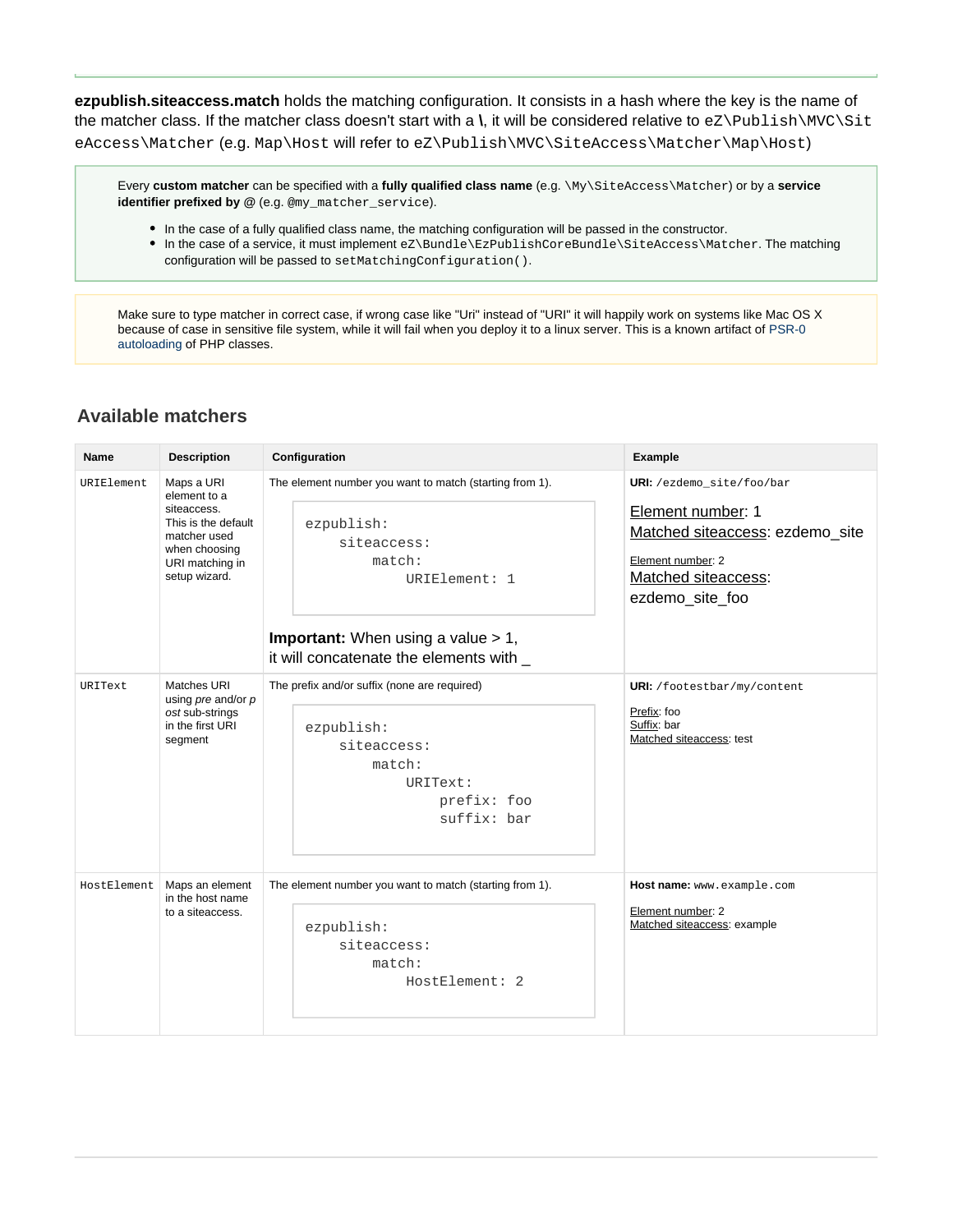| HostText | Matches a<br>siteaccess in the                           | The prefix and/or suffix (none are required)                                                                                                                                                                    | Host name: www.foo.com                                                                                                                      |
|----------|----------------------------------------------------------|-----------------------------------------------------------------------------------------------------------------------------------------------------------------------------------------------------------------|---------------------------------------------------------------------------------------------------------------------------------------------|
|          | host name,<br>using $pre$ and/or $p$<br>ost sub-strings. | ezpublish:<br>siteaccess:<br>match:<br>HostText:<br>prefix: www.<br>suffix: .com                                                                                                                                | Prefix: www.<br>Suffix: .com<br>Matched siteaccess: foo                                                                                     |
| Map\Host | Maps a host name<br>to a siteaccess.                     | A hash map of host/siteaccess<br>ezpublish:<br>siteaccess:<br>match:<br>Map\Host:<br>www.foo.com:<br>foo_front<br>adm.foo.com:<br>foo_admin<br>www.bar-stuff.fr:<br>bar_front<br>adm.bar-stuff.fr:<br>bar_admin | Map:<br>$\bullet$ www.foo.com => foo_front<br>• admin.foo.com => foo_admin<br>Host name: www.example.com<br>Matched siteaccess: foo_front   |
| Map\URI  | Maps a URI to a<br>siteaccess                            | A hash map of URI/siteaccess<br>ezpublish:<br>siteaccess:<br>match:<br>$Map\text{URL}:$<br>something:<br>ezdemo_site<br>foobar:<br>ezdemo_site_admin                                                            | <b>URI:</b> /something/my/content<br>Map:<br>• something => ezdemo_site<br>• foobar => ezdemo_site_admin<br>Matched siteaccess: ezdemo_site |
| Map\Port | Maps a port to a<br>siteaccess                           | A has map of Port/siteaccess<br>ezpublish:<br>siteaccess:<br>match:<br>Match\Port:<br>80: foo<br>8080: bar                                                                                                      | URL: http://ezpublish.dev:8080/my/co<br>ntent<br>Map:<br>• 80:100<br>• 8080: bar<br>Matched siteaccess: bar                                 |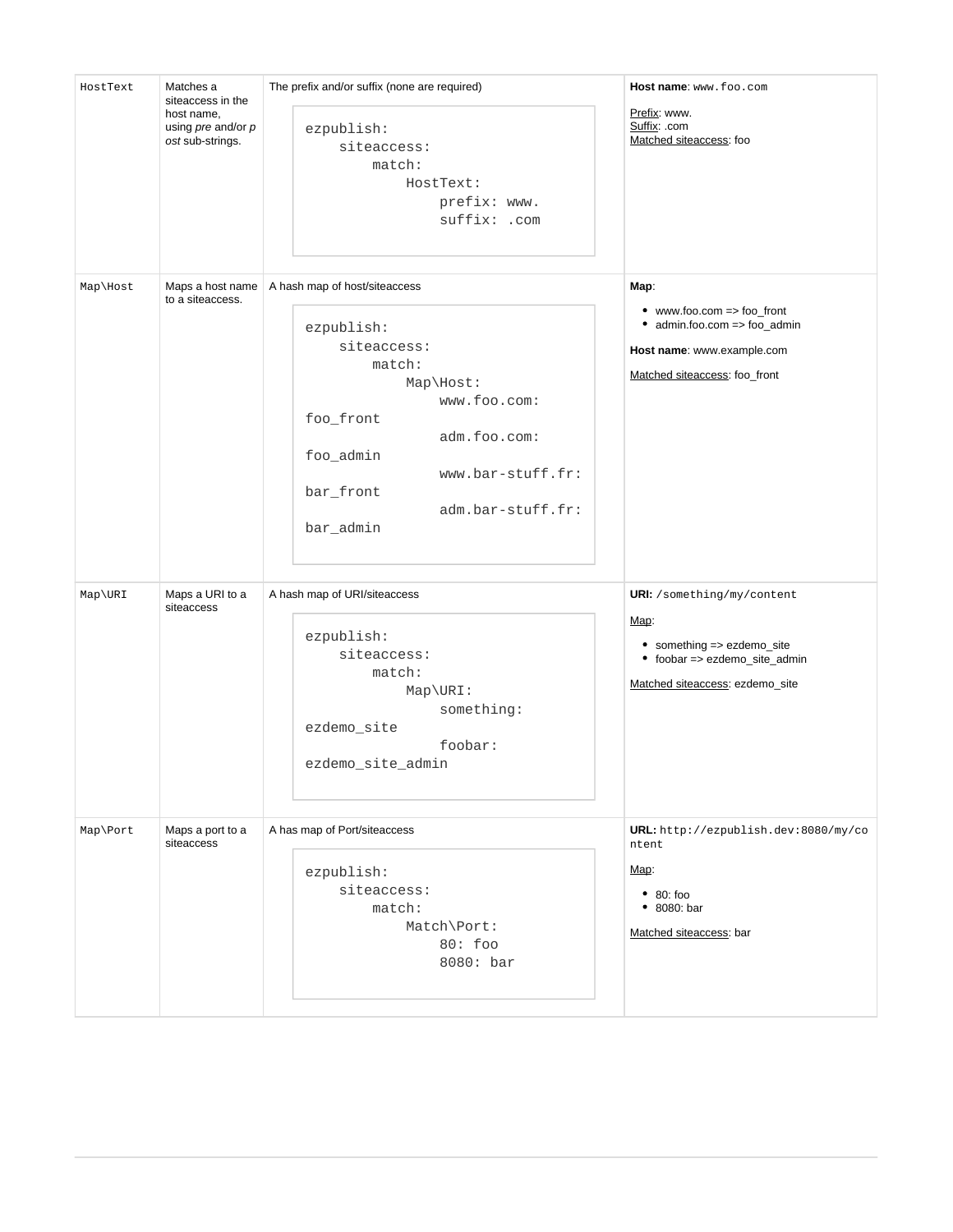| Regex\Host | Matches against a<br>regexp and<br>extract a portion          | The regexp to match against<br>and the captured element to use                                                                                                                                 | Host name: example_sa<br>regex: $\wedge$ ( \ \w+ ) _sa\$                                                |
|------------|---------------------------------------------------------------|------------------------------------------------------------------------------------------------------------------------------------------------------------------------------------------------|---------------------------------------------------------------------------------------------------------|
|            | of it                                                         | ezpublish:<br>siteaccess:<br>match:<br>Regex\Host:<br>regex:<br>$"\warrow$ (\\w+_sa)\$"<br># Default is 1<br>itemNumber: 1                                                                     | itemNumber: 1<br>Matched siteaccess: example                                                            |
| Regex\URI  | Matches against a<br>regexp and<br>extract a portion<br>of it | The regexp to match against<br>and the captured element to use<br>ezpublish:<br>siteaccess:<br>match:<br>Regex\URI:<br>regex:<br>$"\uparrow$ /foo(\\w+)bar"<br># Default is 1<br>itemNumber: 1 | <b>URI:</b> /footestbar/something<br>regex: ^/foo(\\w+)bar<br>itemNumber: 1<br>Matched siteaccess: test |

## <span id="page-3-0"></span>**Compound siteaccess matcher**

The Compound siteaccess matcher allows to combine several matchers together:

- <http://example.com/en>matches site\_en (match on host=example.com and URIElement(1)=en)
- <http://example.com/fr>matches site\_fr (match on host=example.com and URIElement(1)=fr)
- <http://admin.example.com> matches site\_admin (match on host=admin.example.com)

#### Compound matchers cover the legacy **host\_uri** matching feature.

They are based on logical combinations, or/and, using logical compound matchers:

- Compound\LogicalAnd
- Compound\LogicalOr

Each compound matcher will specify two or more sub-matchers. A rule will match if all the matchers, combined with the logical matcher, are positive. The example above would have used Map\Host and Map\Uri., combined with a LogicalAnd. When both the URI and host match, the siteaccess configured with "match" is used.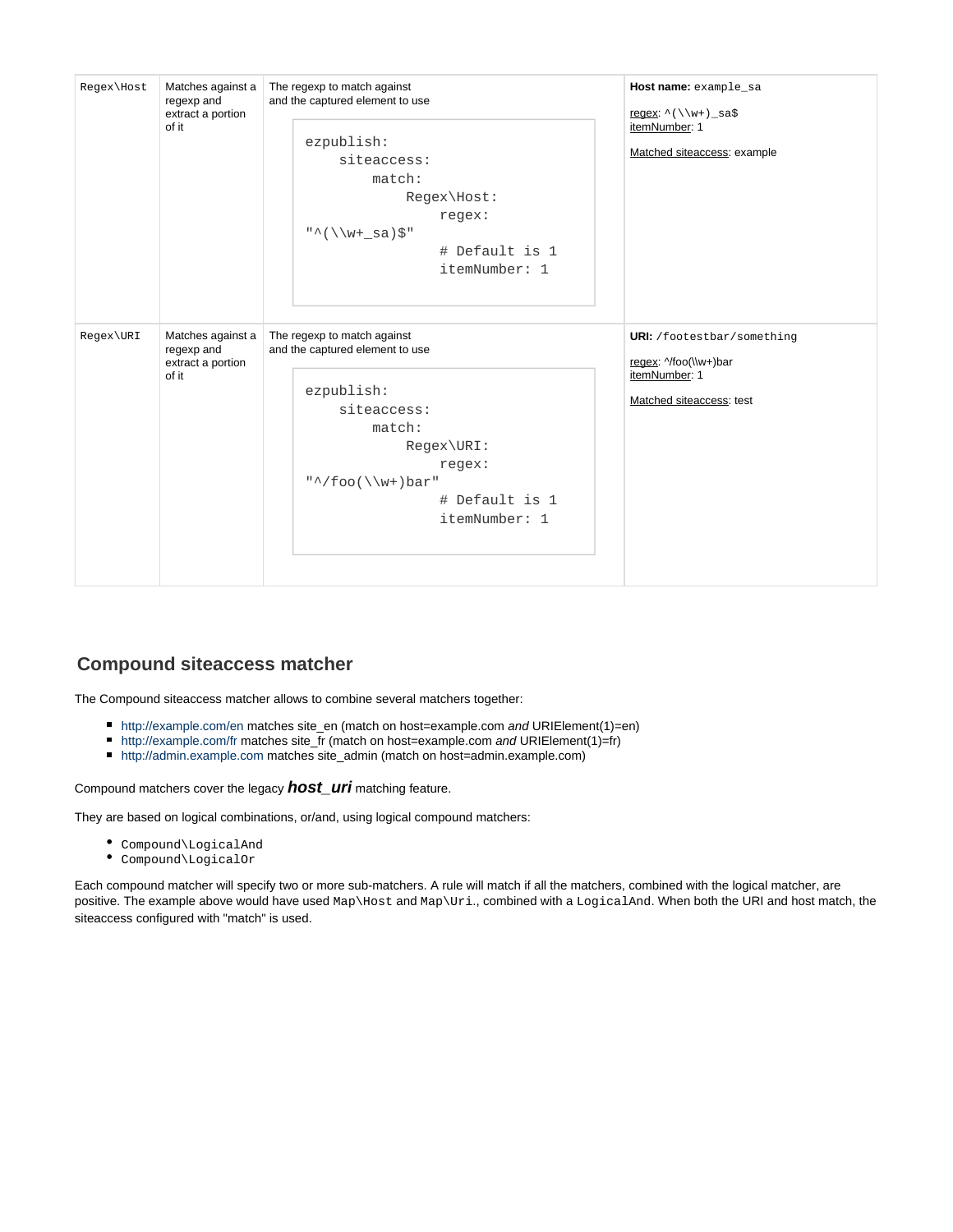**ezpublish.yml**

```
ezpublish:
```

```
 siteaccess:
     match:
         Compound\LogicalAnd:
              # Nested matchers, with their configuration.
              # No need to precise their matching values (true will suffice).
             site en:
                 matchers:
                      Map\URI:
                          en: true
                      Map\Host:
                          example.com: true
                  match: site_en
              site_fr:
                  matchers:
                      Map\URI:
                          fr: true
                      Map\Host:
                          example.com: true
                  match: site_fr
         Map\Host:
              admin.example.com: site_admin
```
## <span id="page-4-0"></span>**Matching by request header**

It is possible to define which siteaccess to use by setting a **X-Siteaccess** header in your request. This can be useful for REST requests.

In such case, **X-Siteaccess** must be the **siteaccess name** (e.g. ezdemo\_site).

## <span id="page-4-1"></span>**Matching by environment variable**

It is also possible to define which siteaccess to use directly via an **EZPUBLISH\_SITEACCESS** environment variable.

This is recommended if you want to get **performance gain** since no matching logic is done in this case.

You can define this environment variable directly from your web server configuration:

#### **Apache VirtualHost example**

```
# This configuration assumes that mod_env is activated
<VirtualHost *:80>
     DocumentRoot "/path/to/ezpublish5/web/folder"
     ServerName example.com
     ServerAlias www.example.com
     SetEnv EZPUBLISH_SITEACCESS ezdemo_site
</VirtualHost>
```
This can also be done via PHP-FPM configuration file, if you use it. See [PHP-FPM documentation](http://php.net/manual/en/install.fpm.configuration.php#example-60) for more information.